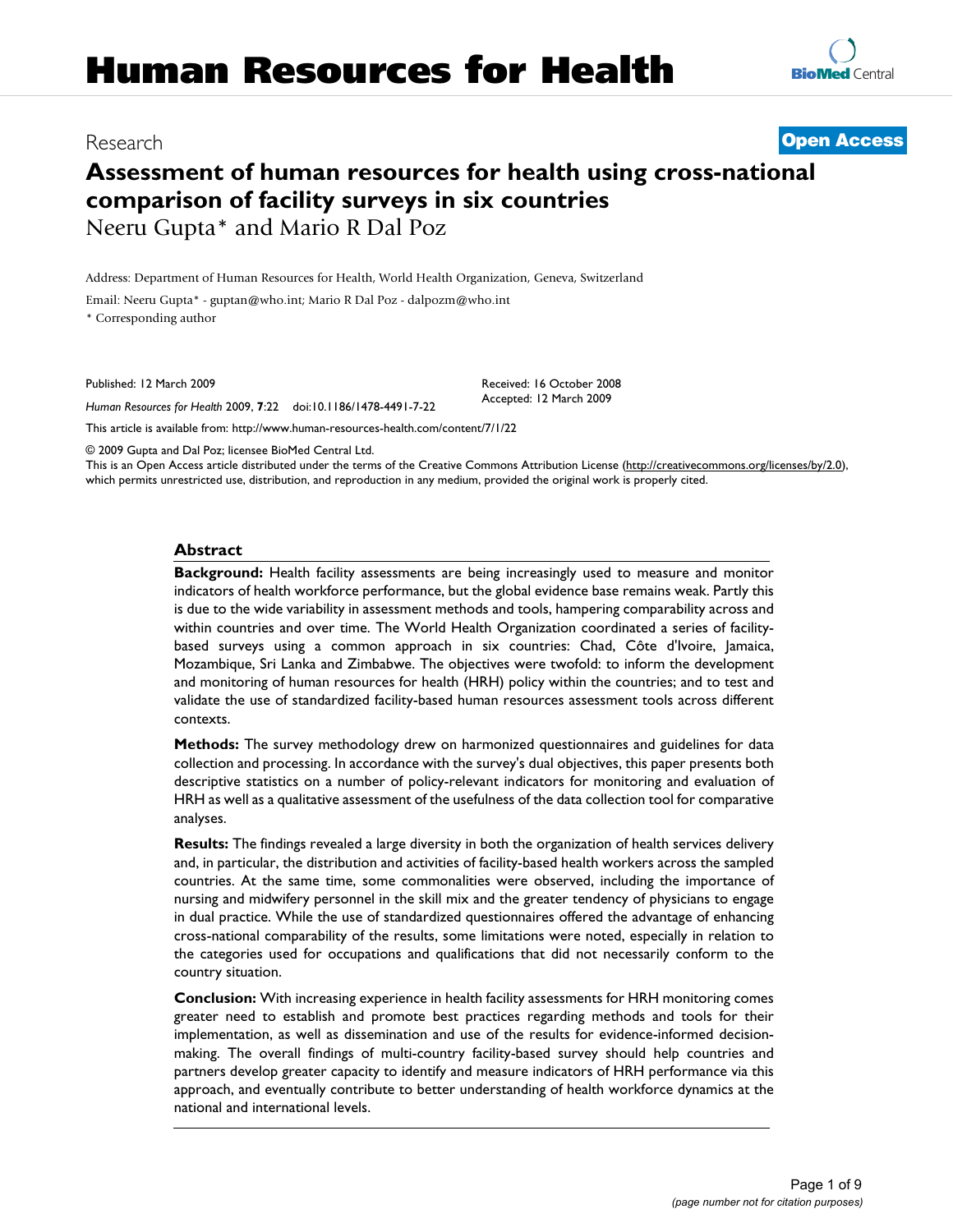# **Background**

Human resources are a strategic capital in any organization, but particularly so in health and other service organizations that are highly dependent on their workforce. The functioning and growth of health systems depends on the availability of human resources and on the time, effort and skill mix provided by the workforce in the execution of its tasks [1,2]. There is growing international recognition that one of the key ingredients in achieving improved population health outcomes is an adequate and available health workforce [3,4]. At the same time, there is general consensus that human resources for health (HRH) have been a neglected component of health systems development in low-income and middle-income countries [5].

Many countries lack the human resources needed to deliver essential health interventions for a number of reasons, including limited production capacity, migration of health workers within and across countries, poor mix of skills and demographic imbalances. The formulation of national policies and plans in pursuit of health workforce development objectives requires sound information and evidence. Against the backdrop of increasing demand for information, building knowledge and understanding of the health workforce requires coordination across sectors. It is being increasingly recognized that cross-national comparisons provide opportunities for gaining insights into many HRH issues of major concern to many countries and learning how other countries have dealt successfully or otherwise with these issues [6].

Although a number of sources exist even in low-income countries that can potentially provide data relevant to health workforce analysis – including population- and facility-based censuses and surveys, as well as administrative and management records – information on health system personnel is often fragmented or incomplete. Health facility assessments are being increasingly used to measure and monitor indicators of health worker performance, but the global evidence base remains weak [7]. The diversity of methods and tools used to implement data collection means that considerable variability occurs in data coverage and quality, hampering comparability across and within countries and over time. For example, a previous analysis of health worker distribution using facility data from three developing countries acknowledged that the lack of a standardized occupational coding system to identify provider type resulted in difficulties in conducting cross-national comparisons [8].

To strengthen the evidence base on HRH from an international perspective, the World Health Organization (WHO) coordinated a series of facility-based assessments in six low-income and middle-income countries. The objectives were twofold: to inform the development of HRH policy within the countries and to test and validate the use of standardized survey instruments across different contexts. Four of the countries were located in Africa (Chad, Côte d'Ivoire, Mozambique and Zimbabwe), one in Asia (Sri Lanka), and one in the region of Latin America and the Caribbean (Jamaica). As seen in Table 1, the countries present a large diversity in basic demographic and health indicators, notably in terms of population size (from under 3 million in Jamaica to nearly 20 million in Mozambique), life expectancy (from 37 years in Zimbabwe to over 70 in Jamaica), and infant mortality (from under 20 deaths per thousand in Jamaica and Sri Lanka to 124 in Chad). The four African countries have been identified as having a critical shortage of skilled medical, nursing and midwifery personnel [9].

This paper presents the main findings of the six surveybased HRH assessments. In accordance with the assessment's overall objectives, the analysis here follows a twopronged approach: in terms of the usefulness of the data collection tool for cross-country comparisons, and in terms of country-specific findings relevant for HRH policy and planning.

#### **Methods**

The Assessment of Human Resources for Health was conducted in six countries between 2002 and 2004, with technical and financial support from WHO. A common approach was proposed to collect data by means of per-

|                 | Income category* | <b>Population</b> (millions) | <b>Life expectancy at birth (years)</b> | Infant mortality rate $\approx$ (%) |
|-----------------|------------------|------------------------------|-----------------------------------------|-------------------------------------|
| Chad            | Low              | 9.7                          | 44.0                                    | 124                                 |
| Côte d'Ivoire   | Low              | 18.2                         | 46.2                                    | l 18                                |
| Jamaica         | Lower-middle     | 2.7                          | 70.9                                    | 17                                  |
| Mozambique      | Low              | 19.8                         | 41.8                                    | 100                                 |
| Sri Lanka       | Lower-middle     | 19.6                         | 74.7                                    | 12                                  |
| <b>Zimbabwe</b> | Low              | 13.0                         | 37.3                                    | 81                                  |

Sources: UNESCO Institute of Statistics Data Centre; World Bank World Development Indicators database, April 2007.

\* Income category as classified by the World Bank according to 2006 Gross National Income (GNI) per capita.

\*\* Infant mortality rate = Number of newborns dying under a year of age per thousand live births.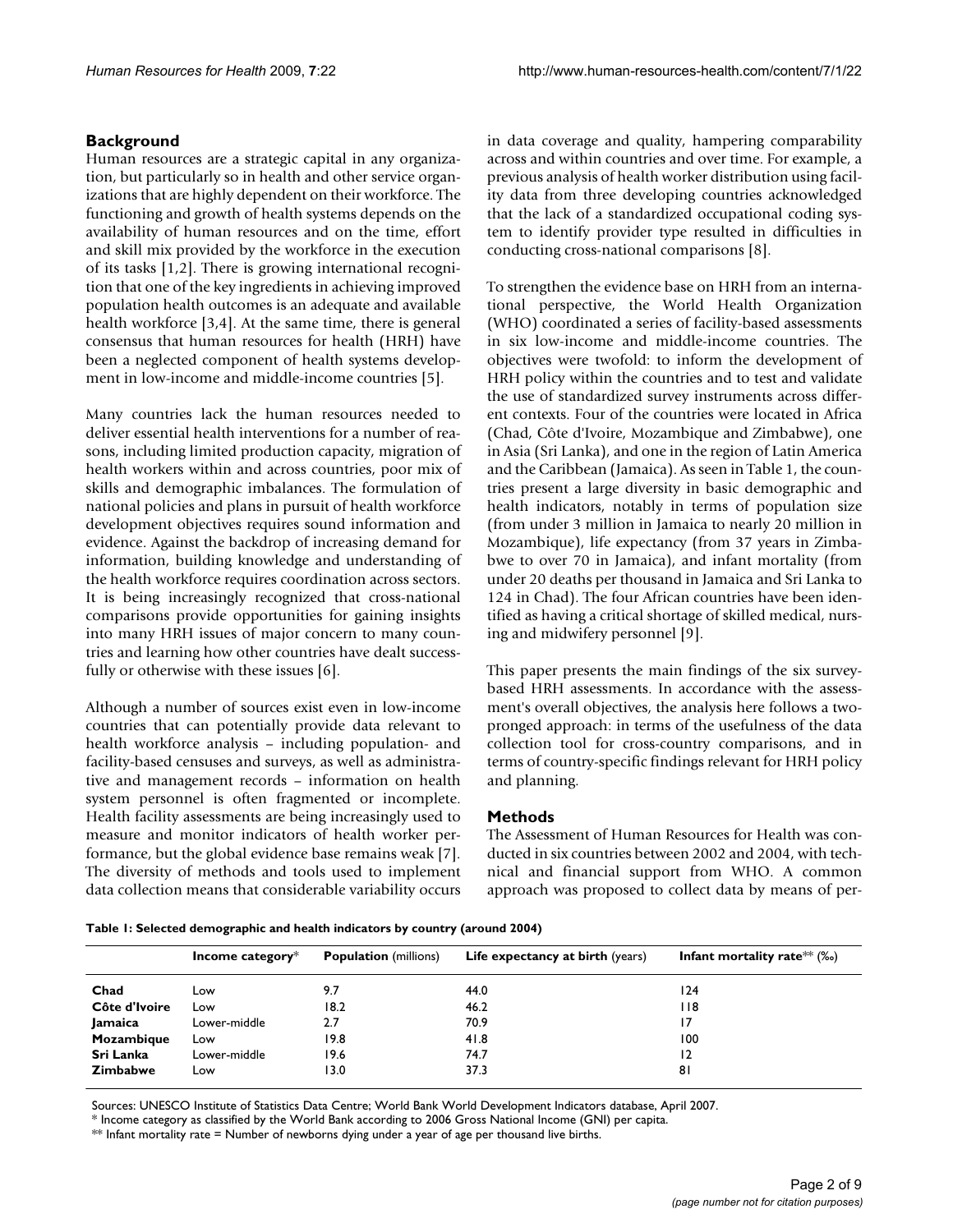sonal interview with a sample of facility-based health care providers on a number of topics, including professional qualifications, demographic characteristics, work activities, workplace conditions and remuneration [10]. An additional questionnaire at the level of the facility was designed to collect supplementary information on staffing distribution by location and other characteristics of place of work, and a third questionnaire was used to compile national-level information from health ministries and professional councils on regulation of health occupations.

The methodology drew on standardized questionnaires and guidelines for data collection and processing. In order for the eventual results to be comparable across countries, it was recommended that the sampling frames be compiled the same way in every setting, and that the questionnaires be filled the same way with each respondent. As such, standard training guidelines were provided by WHO for all field enumerators. Standard data entry software templates were also developed for all data entry operators, by means of the SPSS Data Entry Builder software program [11]. The instruments were translated to meet the language needs of some countries, but otherwise essentially unchanged. In particular, a pre-coded list of (presumed) occupational titles for facility staff was provided drawn from the International Standard Classification of Occupations (ISCO), a framework for enhancing comparability of labour statistics by means of grouping of jobs according to shared characteristics [12].

Data collection and processing were implemented in each country by a national collaborating agency: Centre de Support en Santé Internationale/Institut Tropical Suisse au Tchad (Chad), Ministère de la Santé (Côte d'Ivoire), Ministry of Health (Jamaica), Ministério da Saúde/Centro Regional de Desenvolvimento Regional Sanitário (Mozambique), Ministry of Health (Sri Lanka), and the University of Zimbabwe (Zimbabwe).

This analysis focuses on key results from the health care providers questionnaire (see Additional File 1). We present descriptive statistics on a number of policy-relevant indicators for monitoring and evaluation of HRH,

including skill mix, age and sex distribution, educational attainment, institutional sector and labour market activity [13]. Where appropriate, additional quantitative and qualitative information compiled via the questionnaires on health facilities and regulation of health occupations as well as field reports from the national implementing agencies are used for country-specific contextual analysis.

The sample size of providers surveyed in each country is presented in Table 2. The final number of respondents ranged from 364 in Jamaica to 2354 in Sri Lanka. Based on the original guidelines, it was expected that the sample would be drawn using a stratified systematic random selection technique to include representation across each country's main regions, the different types of facilities (hospitals/health centres, public/private) and the various workforce domains (occupation, age group, sex, etc.).

(It may be noted that general information from a range of countries using different tools for assessment of facilitybased service delivery points, including HRH, as well as news on international technical cooperation efforts and developments in strengthening facility-based data collection and use, is available on the web site of the International Health Facility Assessment Network [14].)

# **Results**

# *Implementation of data collection*

Despite efforts to reduce survey variances across countries by means of standardized data collection tools and approaches, considerable variations did occur in implementation due to specificities of national health systems as well as logistic, technical and sociopolitical reasons.

First, it must be recognized that in most countries the final survey samples was biased towards the public sector. In many countries the response rate of facilities and providers in the private sector was low. In Mozambique, for instance, although 45 private clinics had initially been identified and included in the sampling frame, the response rate was very low, and this despite repeated contacts from the field investigators, to the extent that the eventual results presented here have been limited to public sector providers alone (Figure 1). Among the main rea-

**Table 2: Sample size of health facilities and providers, Assessment of Human Resources for Health, 2002–2004**

|                   |     | Number of sampled facilities Number of surveyed health care<br>providers | Mean number of providers surveyed per<br>facility |
|-------------------|-----|--------------------------------------------------------------------------|---------------------------------------------------|
| Chad              | 213 | 545                                                                      | 2.6                                               |
| Côte d'Ivoire 313 |     | 709                                                                      | 2.3                                               |
| Jamaica           | 214 | 364                                                                      | 1.7                                               |
| Mozambique        | 195 | 737                                                                      | 3.8                                               |
| Sri Lanka         | 222 | 3130                                                                     | 4.1                                               |
| <b>Zimbabwe</b>   | 105 | 1026                                                                     | 9.8                                               |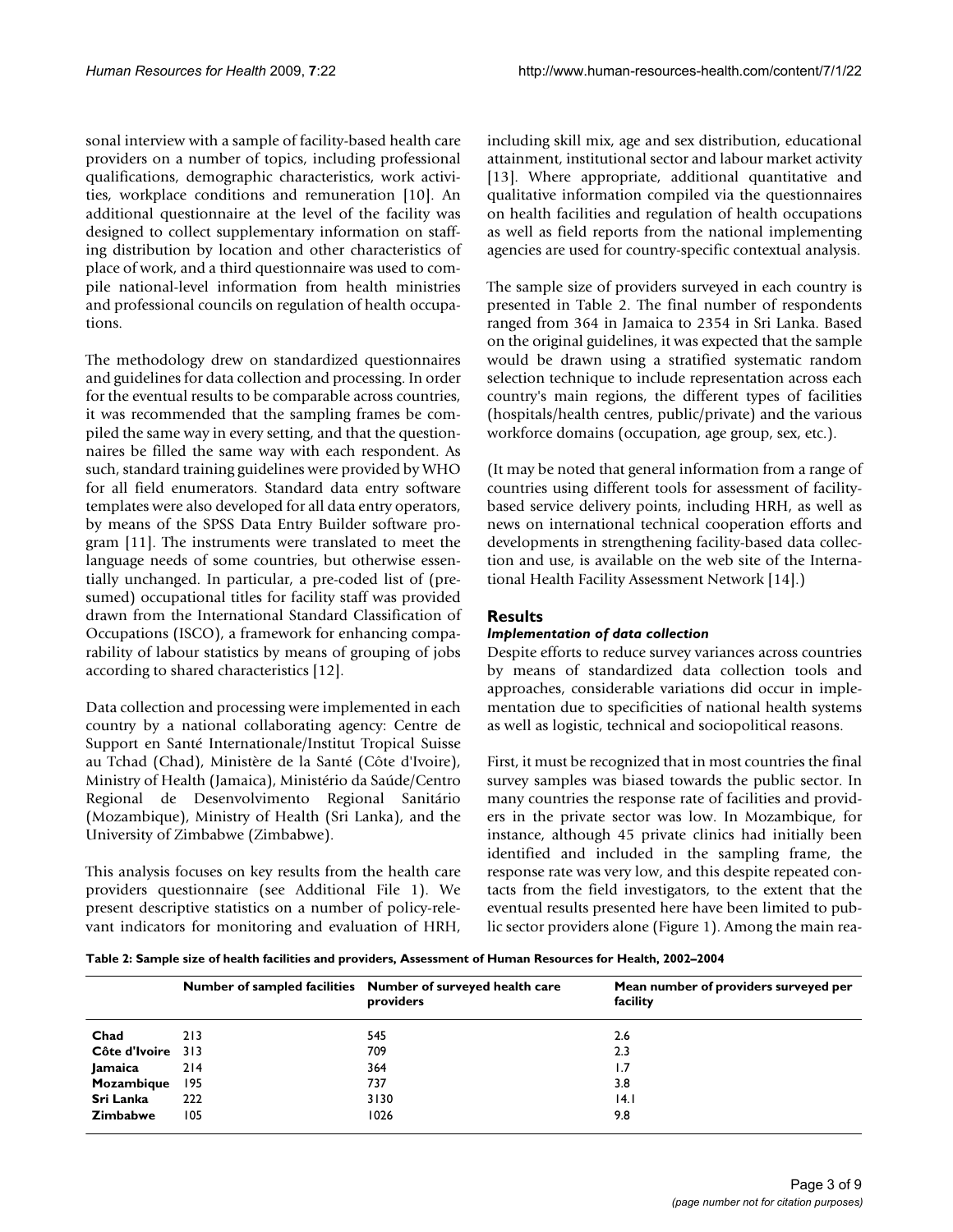



sons cited for non-response to the survey were misconceptions about the purpose of the assessment (i.e. government inspection rather than research and policy purposes alone) and work overload. In Jamaica, only 5% of private physicians were surveyed. On the other hand, in Sri Lanka, a representative of the Independent Medical Practitioners Association was involved in the survey group from the initial planning stages. Data collection was more successful in the private sector in this context. The highest proportion of private providers interviewed was found in Côte d'Ivoire, where civil conflict and worsening socioeconomic conditions between 2002 and 2004 have been linked to exacerbated worker shortages and high levels of attrition in the public health sector [15].

A shortage of health personnel, and particularly certain highly skilled cadres, was a hindrance in some countries to meeting the original sampling design. In Mozambique, the sample of facilities was changed during the course of fieldwork in some areas because of an unanticipated lack of personnel available for interview. In Jamaica, a number of the smallest (Type 1) government-operated primary health centres were found to be closed on the day of the visit, so some types of other, larger health centres (Types 2–5) were oversampled instead. In Sri Lanka, the minimum number of providers to be interviewed per facility was increased to capture more workers in smaller facilities.

Limited information and communications technologies in some countries affected the survey implementation processes. In Jamaica, it was not possible to compile a master list of all currently employed health workers in government and private health facilities because much

depended on the level of computerization of local management information systems. (The required information was eventually obtained during the course of fieldwork from the individual facilities or providers themselves.) A lack of email service at the Ministry of Health's Department of Human Resources in Côte d'Ivoire resulted in some delays in coordinating efforts and sharing knowledge. This situation was reflective of a widespread lack of information technology and telecommunications across the African region: a 2004 study conducted by the WHO Regional Office for Africa showed that 22% of health workforce departments in ministries of health in the region did not have computer facilities, 45% had no email access and 68% did not have a fax machine [16].

As previously mentioned, Côte d'Ivoire experienced civil conflict around the time of the survey. Fieldwork was delayed by several months from the original plans due to the sociopolitical crisis, and when eventually implemented the sampling was subject to significant modifications compared with the initial design. Some parts of the country were not covered, and the final sample of 313 facilities represented only 73% of the initial target – with relatively more private than public facilities captured, compared with the original plans (75% versus 68%). In Sri Lanka, some parts in the north and east of the country were excluded from the sampling frame due to longstanding civil conflict in those areas.

#### *Profile of the health workforce*

Globally, the health workforce is characterized by a diversity of occupations and skills. However the specific mix varies greatly across contexts. While there is no international "gold standard" for an appropriate skill mix to meet the health needs of a given population, measuring this mix offers a means to assess the combination of categories of personnel at a specific time and identify possible imbalances related to a disparity in the numbers of various health occupations.

In all the six countries, nursing and midwifery personnel represented the largest group of facility-based workers surveyed (Table 3). In Jamaica, community health aides were also captured in this group, considered to be equivalent to auxiliary nurses. The share of physicians ranged from a high of 26% in Sri Lanka to some 5% to 7% in Chad, Mozambique and Zimbabwe. Few pharmacists or physiotherapists were found in any of the survey samples. The catch-all "other" category captured a very large share of workers in some countries, including a wide range of middle- and lower-level service providers (such as medical assistants, dental assistants, pharmaceutical auxiliaries and X-ray technologists) as well as health management and support staff (such as administrators and maintenance crews) needed to keep facilities running.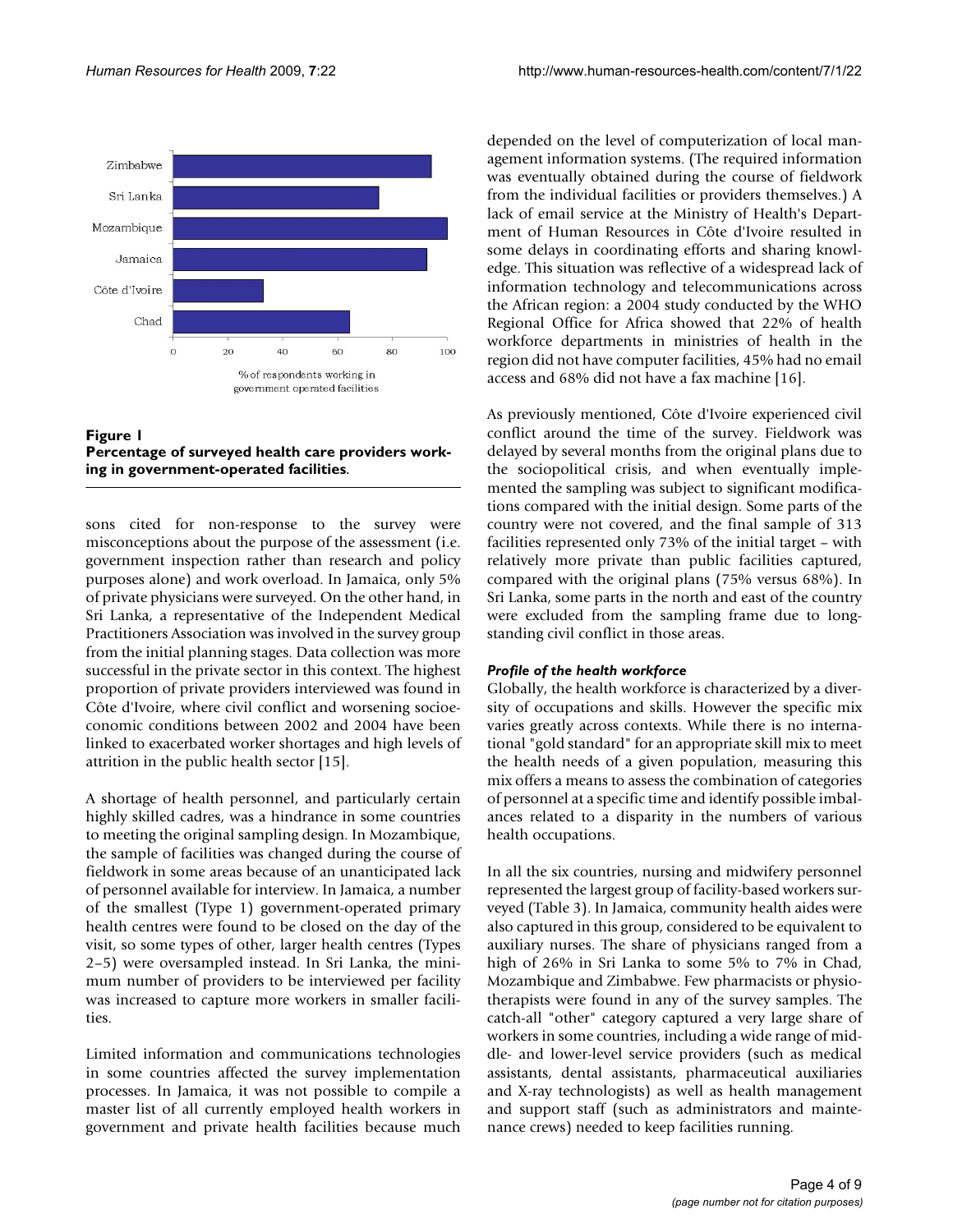|                      | Chad   | Côte d'Ivoire | Jamaica | Mozambique | Sri Lanka | <b>Zimbabwe</b> |
|----------------------|--------|---------------|---------|------------|-----------|-----------------|
| Physicians           | 6      | 13            | 10      |            | 26        |                 |
| <b>Nurses</b>        | 4      | 28            | 27      | 37         | 36        | 46              |
| Midwives             | 6      |               | Н       |            |           | 19              |
| Auxiliary nurses     | 41     | 22            | 33      |            |           | $- -$           |
| Auxiliary midwives   |        |               |         |            |           | $- -$           |
| Pharmacists          |        |               |         |            |           |                 |
| Physiotherapists     | $\leq$ | $\leq$        |         | ا>         |           |                 |
| Other health workers | 29     | 23            |         | 45         | 19        | 26              |

**Table 3: Percentage distribution of the facility-based health workforce by occupation, Assessment of Human Resources for Health**

-- = no observations in survey sample

Note: Percentages may not sum to 100% due to rounding.

As expected, along with wide differences in the workforce skill mix, variations were also observed in the level of professional education and training among surveyed health workers, both within and across countries. In Zimbabwe, while all physicians reported having a university education, only a quarter of nursing and midwifery personnel did so (Figure 2). In Jamaica, all the respondents reported having university or professional qualifications that enabled them to practise legally in the country, while in Chad only 15% of respondents had a university diploma in health care (results not shown). In Sri Lanka, national regulations require all health service providers except auxiliary nurses and midwives to receive their training at government-operated education institutions. In Mozambique, 42% of physicians reported having conducted their studies in another country.

In Jamaica, Sri Lanka and Zimbabwe, women comprised at least 70% of the health workforce (Figure 3), making





#### **Figure 2**

**Percentage of facility-based health workers with tertiary-level education, by occupation, Zimbabwe**.

#### **Figure 3 Sex distribution of the facility-based health workforce, by occupation**.

them indispensable as contributors to the delivery of health care services in these countries. In contrast, in Chad only 19% of surveyed health workers were women. In all the countries, women tended to be concentrated among nursing and midwifery personnel and mostly lower-level occupations, and were poorly represented among physicians. In Côte d'Ivoire and Mozambique a majority of nursing personnel were male, but midwifery personnel were predominantly women (results not shown).

The age distribution of the health workforce can be an indicator of renewal of personnel. According to the survey findings, Zimbabwe had the youngest facility-based workforce, with one quarter of health workers and half of physicians aged under 30 years (Figure 4). In contrast, in Chad none of the interviewed physicians was under 30. Although the sample size was small, with only 28 physicians included in the Chad survey, the results do suggest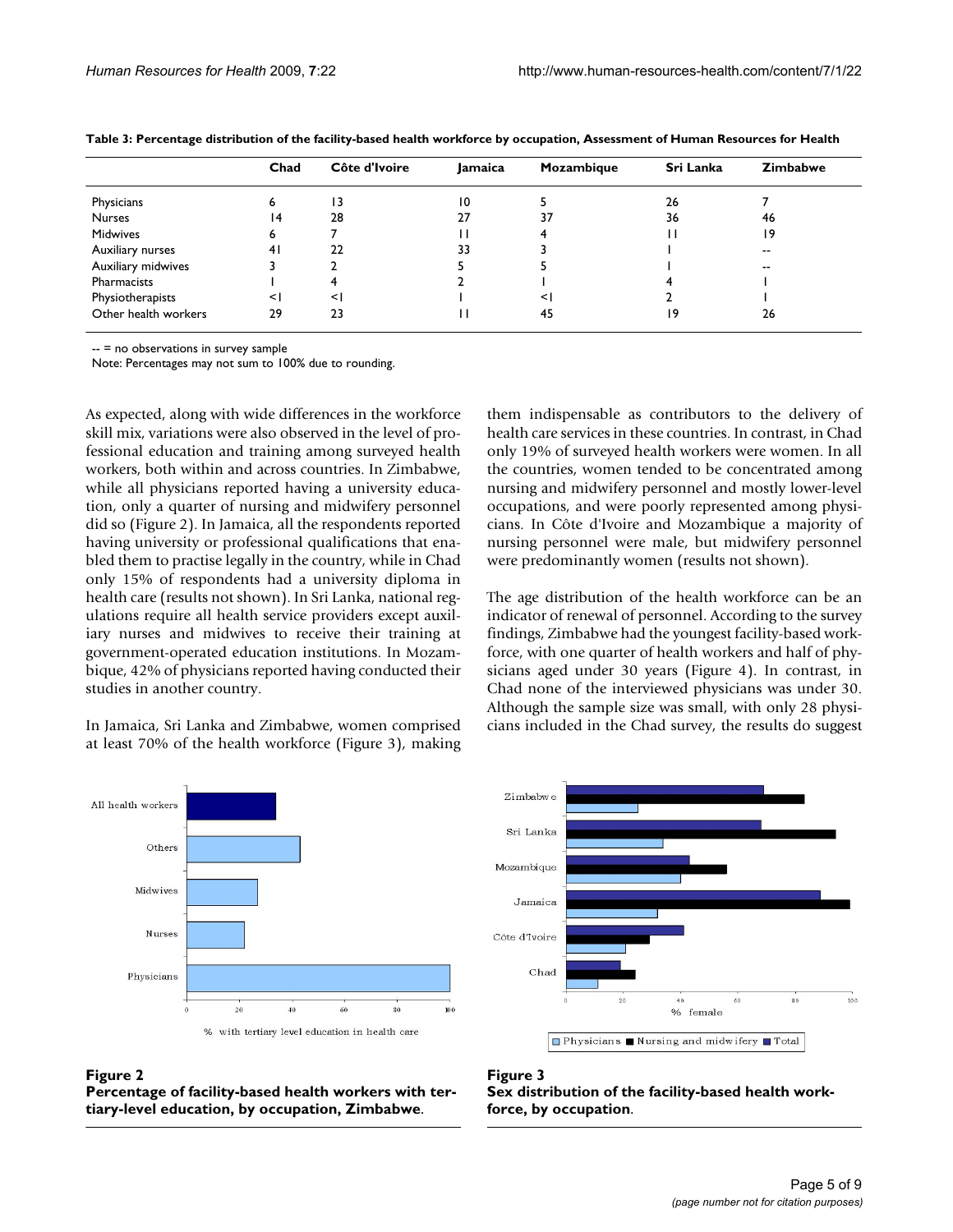

Figure 4 **Age distribution of the facility-based health workforce, by occupation**.

that the renewal of the medical workforce is not ensured for the future.

The survey also captured certain information for assessing work activities, notably on dual employment. Dual employment occurs when an employee holds two or more paid positions in more than one location. In some contexts, this may reflect a coping strategy among health personnel to overcome unsatisfactory remuneration or working conditions in order to fulfil professional and material expectations, in terms of seeking alternative ways to increase income by undertaking other forms of employment either after or during official working hours. In the assessment, health workers were asked whether they had also worked at another location (health facility or other) in the previous month. As seen in Table 4, dual employment was most frequently reported among physicians in all six countries, with as many as half – in Chad and Jamaica – reporting having a second job at the time of the interview. In Mozambique, 25% of public sector physicians reported their second job as being located in a private facility, and 12% outside of health services (results not shown). Dual employment was also found to be more

common in urban areas, likely reflecting greater opportunities compared to rural areas, especially in the private sector.

Among nurses and midwives, the rate of dual employment varied considerably across countries. In some cases this may reflect national health professional practice regulations: in Sri Lanka, for instance, it was reported that nurses did not have the right of private practice after duty hours at their government job (whereas physicians did).

#### **Discussion**

Large cross-national differences were observed in the profile of the health workforce where the facility surveys were fielded. This may partly reflect differences in national planning for organization of the health system. It might also be a result of labour market dynamics, particularly favouring the deployment and retention of workers in urban areas or certain types of facilities. Maldistribution in the supply, deployment and composition of HRH, leading to inequities in the effective provision of health services, is an issue of social and political concern in many countries. Survey results revealed wide variations across the six countries in the distribution of workers by institutional sector, occupation, professional qualifications, age and sex.

It must be acknowledged that, although the surveys were not intended to be limited to public facilities or to any one type of facility, the results presented here should not necessarily be considered as representative of the national health workforce in any of these countries. Partly this was due to the inherent characteristics of the study design, which was limited to workers available for interview at the time of the survey, and as such excluded those who were unemployed, absent from the workplace on the day of visit (i.e. either scheduled or unscheduled absence), or working outside of health care facilities (such as at an educational institution, public health office or research laboratory). In some countries, certain types of providers are also known to provide services outside the formal health system, such as practitioners of traditional and complementary medicines.

**Table 4: Percent of facility-based health workers reporting dual employment at the time of the survey, by occupation, Assessment of Human Resources for Health**

|                    | Chad | Côte d'Ivoire | Jamaica | Mozambique      | Sri Lanka       | <b>Zimbabwe</b> |
|--------------------|------|---------------|---------|-----------------|-----------------|-----------------|
| Physicians         | 50   | 29            | 47      | 21              | 42              | 41              |
| Nurses             |      |               | 26      | 17              | 0               |                 |
| Midwives           | ь    | 8             | 43      | $\overline{14}$ | 0               | 10              |
| Others             | O    |               | 17      | 19              | $\overline{17}$ |                 |
| All health workers |      | 10            | 26      | 13              | 15              | 10              |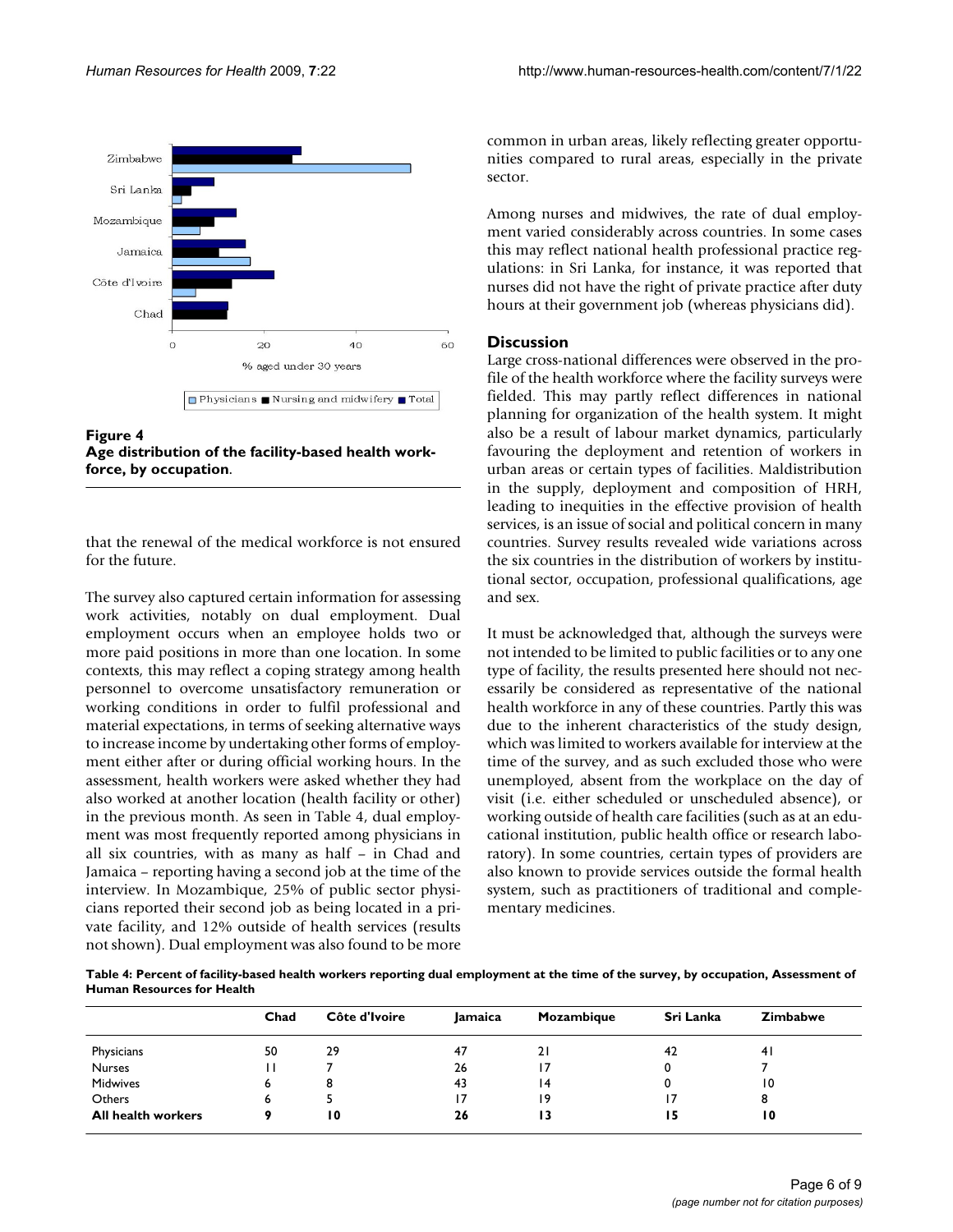A number of challenges also often arose during fieldwork implementation that affected the composition of the final sample. Arguably the most important challenge was a general shortage of available health personnel, especially at smaller health centres and in rural areas. In some cases the national fieldwork supervisors opted to compensate by increasing the number of larger facilities to be visited or the minimum number of workers to be interviewed per facility. How this affected the statistical representativity of the final samples remains unknown. Given this, as well as the lack of coverage of certain areas due to sociopolitical reasons in two countries (Côte d'Ivoire and Sri Lanka), we opted not to present data on the geographical distribution of providers interviewed.

Another important challenge in some countries was low response rates among providers at privately operated facilities. Involving representatives from a professional association of private providers in the survey project from the initial planning stages was cited as a crucial success factor in one country where the response rate was high. In other instances, due to work overload, some private providers indicated a preference to be surveyed by telephone rather than in person.

The study further found that a large number of health professionals, notably physicians, work in a second job, likely in order to earn additional income. Including variables on dual employment in the survey also gave some indication of work activities in the private sector, even if – as in the case of Mozambique – private facilities were not included in the final sample. Monitoring the extent and impact of dual employment has policy implications for contracting and supervision of staff, as well as equity in national regulation of health worker activities across cadres.

The level of remuneration among health service providers can be an indicator of the relative attractiveness of certain places of work compared to others. The survey included some basic questions on labour earnings; for instance, in Jamaica it was observed that physicians in the private sector tended to earn considerably more than their counterparts in public facilities (1.6 times more, results not shown). However we did not systematically present the results on occupational earnings here as, due to the study design, they did not enable comparative analysis against workers with similar characteristics outside the health sector (or even other areas within the field of health, such as research or teaching). Ideally, such analysis would be conducted by means of data from a nationally representative source, such as a population census or labour force survey [17].

# **Conclusion**

This study presented selected findings from the Assessment of Human Resources for Health, a survey project initiated by the World Health Organization and fielded in six low-income and middle-income countries with the aim of contributing to the evidence base to support decisionmaking for health workforce policies and planning. The results were presented from two perspectives: in terms of the standard survey tools developed and their application across different contexts; and in terms of the survey findings and how they can be used to inform decision-making.

While the use of standardized questionnaires offered the advantage of enhancing cross-national comparability of the eventual survey responses, some limitations were noted, especially in relation to the predefined occupational categories that did not necessarily conform to the country situations. The occupations specified in the questionnaire were largely drawn from the International Standard Classification of Occupations, a framework that enables jobs to be arranged into a hierarchical system according to the skill level and skill specialization required to carry out the tasks and duties of occupations.

Based on this framework, it was expected that most health service providers would fall into one of two major groups: "professionals" (generally well-trained workers in jobs that normally require a university or advanced-level degree for recruitment) and "technicians and associate professionals" (generally requiring skills at a tertiary nonuniversity educational qualification level). However, it must be recognized that in some countries, the possibility of distinguishing between the two typologies of health workers remains limited. This is especially evident among nursing and midwifery personnel, whose jobs often do not fit easily into such a dichotomy.

Many titles of health workers were also recorded in the surveys that were not explicitly identified in ISCO, especially among less-specialized cadres. It may be noted that the ISCO version used for the assessment – the 1988 revision [12] – has recently been revised. A new version, adopted in 2008, overcomes some of these limitations with a greater number of cadres identified among health associate professionals (including community health workers) [18].

Likewise, large differences in self-reported educational attainment among health workers means the interpretation of the education variable needs to be addressed carefully. There are important challenges in clearly identifying the different types of training programmes for health workers from different institutions, having different entrance criteria, curricula and durations of training, and oversight regulations, then grouping them into categories that are nationally and internationally comparable.

It may be noted that the questionnaire wording itself, which was designed to capture educational attainment for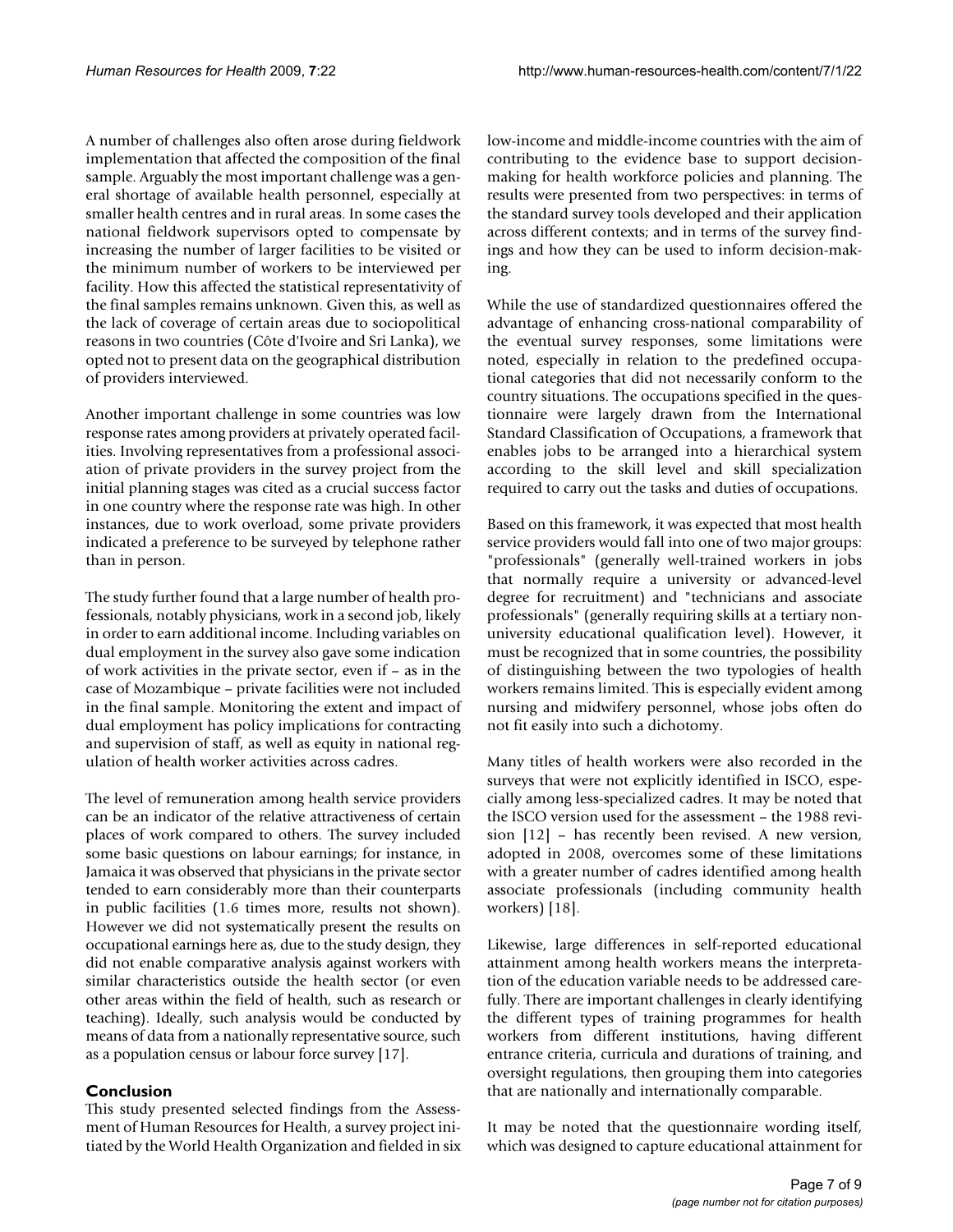becoming a practising health care provider, had certain shortcomings. It is possible that the questions did not necessarily capture the respondents' highest level of education. In addition, in contexts where a large proportion of health workers did not necessarily complete a tertiarylevel or even formal health education programme, it was at times difficult to interpret and compare the results in a meaningful way without more background information on each country's education context for qualification to work in health services delivery. Future applications of the survey instrument would benefit from revising the education questions in line with internationally recommended methods for collecting and tabulating data on levels, grades and fields of education, with special attention to equivalences for persons who received their education abroad [19,20].

A particular strength of the survey instrument was the identification of each provider's sex. Many previous instruments for measuring health workforce dynamics did not include this consideration. Indeed, many (if not most) studies and strategies on the health workforce are gender-blind. However, we would argue that attention to the gender dimension is crucial to comprehensive assessment of human resources in health systems. In some contexts, access to female providers is an important determinant of women's health service utilization patterns. Omission of gender considerations may also lead to inadequate health system responsiveness to the needs of men: for example, reproductive health services are often not set up so as to encourage male involvement [21]. Future analyses of working conditions should consider factors more specifically affecting women workers, such as physical workloads, reconciling work and family, relations with clients and sexual harassment. For example, some incentives for addressing worker productivity and retention may be more favourable to female than to male workers, such as flexible working hours and leave arrangements [22].

Lastly, it is worth repeating that – although the results were useful for making valid inferences about many aspects of HRH dynamics in the countries participating in the survey programme – they should not necessarily be considered as representative of the national health workforce. Future technical cooperation initiatives for measuring and monitoring the facility-based workforce must include strengthening of national capacities to ensure that a sound and accurate sampling frame of health facilities and their staffing levels can be compiled in advance. This would entail strengthening of routine administrative human resources information systems, including the completeness and timeliness of facility staffing returns, which are often used by countries in their official reports of the health workforce situation. We recommend systematic sharing of experiences across and within countries in planning and implementation of different types of HRH data collection, both routine and periodic in nature, in order to build the global knowledge base on lessons learnt and best practices in information generation to support evidence-based decision-making.

# **Competing interests**

The authors declare that they have no competing interests.

# **Authors' contributions**

Both authors participated in the development of the survey instruments and conceptualized the study design. MRDP coordinated the survey implementation among the participating countries. NG drafted the manuscript. Both authors read and approved the final manuscript.

# **Additional material**

### **Additional file 1**

*Assessment of human resources for health. Sample questionnaire for health care providers.* Click here for file [\[http://www.biomedcentral.com/content/supplementary/1478-](http://www.biomedcentral.com/content/supplementary/1478-4491-7-22-S1.pdf) 4491-7-22-S1.pdf]

# **Acknowledgements**

The material presented here is part of a larger survey project, "Assessment of Human Resources for Health", implemented in six low-income and middle-income countries with technical and financial support from the World Health Organization. The authors wish to acknowledge the important contributions of our colleagues from the six countries who implemented the data collection, processing and tabulation, and who formulated much of the country-specific analyses. The principal investigator in each country was: Daugla Doumagoummoto, Institut Tropical Suisse au Tchad (Chad); Loukou Dia, Ministère de la Santé (Côte d'Ivoire); Lloyd Maxwell, Ministry of Health (Jamaica); M.F. Simão, Centro Regional de Desenvolvimento Regional Sanitário (Mozambique); Palitha Abeykoon, WHO Regional Office for South-East Asia (Sri Lanka); and Ahmed S. Latif, University of Zimbabwe (Zimbabwe). The manuscript also draws on a preliminary survey report that benefited from the contributions of Khassoum Diallo, Alexandre Goubarev, Andrea Pantoja, Swati Sharma, Marko Vujicic and Pascal Zurn. Some of the results were presented at the Berkeley Conference on the Global Health Workforce: from evidence based research to policy, 4–5 April 2008, Berkeley, California (USA). Mario Francisco Giani Monteiro and Marko Vujicic provided useful comments on an earlier version of this paper. The views expressed here are those of the authors, and do not necessarily reflect those of the World Health Organization.

#### **References**

- 1. Ozcan S, Taranto Y, Hornby P: **Shaping the health future in Turkey: a new role for human resource planning.** *International Journal of Health Planning and Management* 1995, **10(4):**305-319.
- 2. Martínez J, Martineau T: **Rethinking human resources: an agenda for the millennium.** *Health Policy and Planning* 1998, **13(4):**345-358.